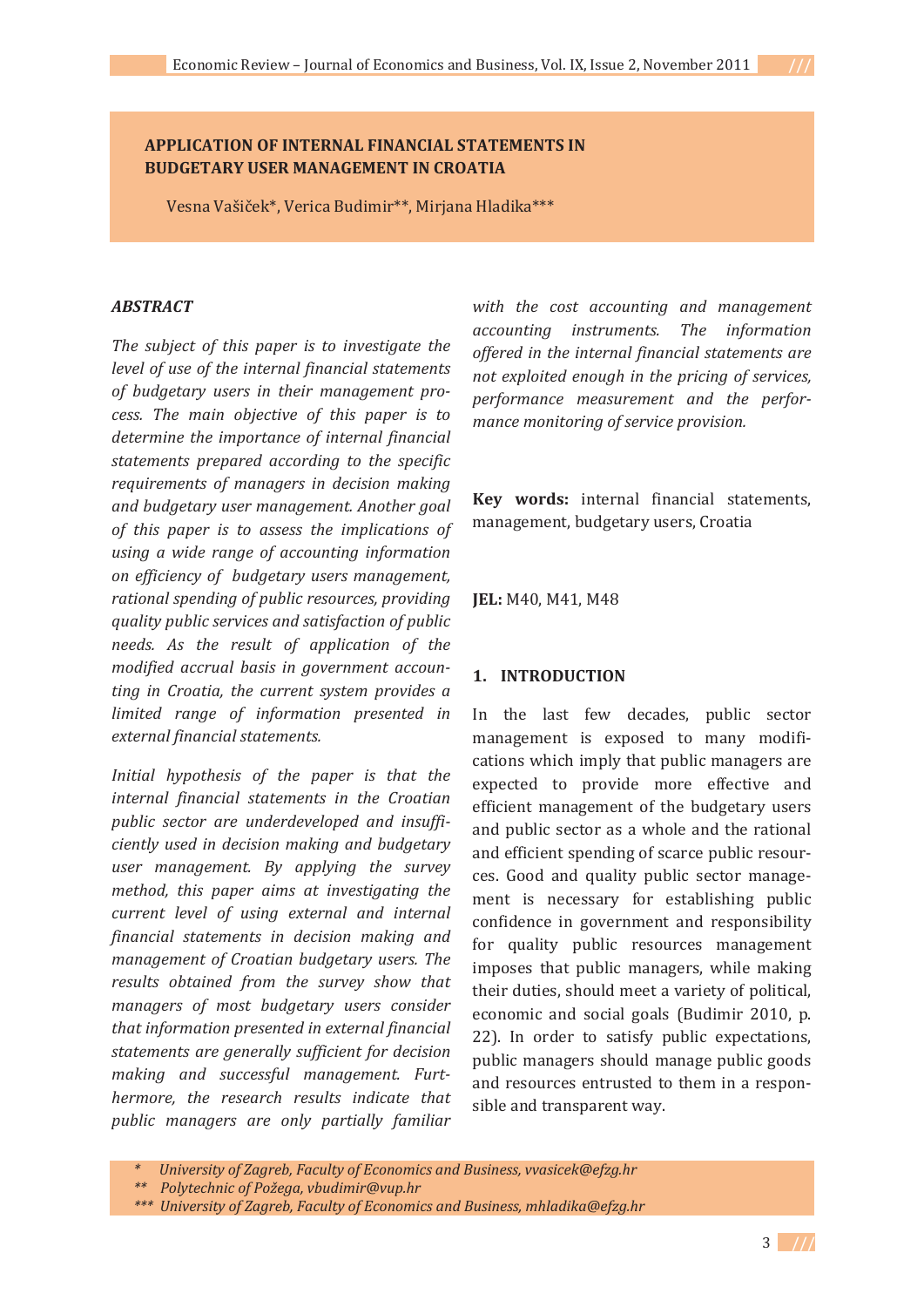Accordingly, within the public sector reform many new goals and tasks are set in front of government accounting, which transform the role of government accounting from a traditional and neutral system for transaction data processing into the contemporary and management system of the new public management. One of the fundamental goals of the new public management is to supply public managers with reliable, comprehensive and timely information that are required for effective and efficient public sector management. Accounting information presented in external financial statements are of high quality but they are not aimed at and sufficient for efficient decision making in the public sector. Hence, it is necessary to develop the system of internal financial reporting with the existing external financial reporting for increasing the efficiency of financial management. This implies the necessity for the implementation of cost accounting and management accounting instruments in the government accounting information system to inform public managers about the cost structure. Thereby, public managers will be informed on a number of non-standardized information that are oriented to the future processes and are a precondition for preparing numerous planning reports essential for efficient public resources management.

Consequently, the fundamental aim and purpose of this paper is to investigate the level of use of internal financial statements by the Croatian public managers for decision making and budgetary user management. Another goal of this paper is to investigate the fields of application for some of the cost accounting and management accounting instruments in the decision making process. The purpose of this paper is to point out insufficient use of internal financial statements in decision making and budgetary user management in Croatia. In achieving the above mentioned goal, relevant theoretical features of management process and the connection between

accounting information and management process are elaborated below. Moreover, the specifics of financial reporting of Croatian budgetary users are discussed in this paper. The initial hypothesis of this paper is that in the Croatian public sector the internal financial statements are undeveloped and insufficiently used in decision making and budgetary user management. In order to confirm this hypothesis, the research was conducted by using the survey method on the selected sample that consists of the state budgetary users and the local and regional budgetary users. Public managers filled the survey questionnaires. The hypothesis is tested on empirical data from the selected sample by using the analysis of frequency of respondent percentage in offered modalities in the survey and graphical presentation of the response structure and by using chi-square test. Certain conclusions are brought by using the methods of synthesis and generalization.

The research results indicate that public managers are partially familiar with cost accounting and management accounting instruments. Public managers use information from the internal financial statements in planning, calculating and cost control, as well as in measuring the results of operation. The disadvantage is in insufficient use of this information in the pricing of services, performance measurement and performance monitorring of service provision. It is obvious that public managers in Croatia require certain internal financial statements, but they are insufficiently introduced with the system of internal accounting and internal financial reporting in order to recognize the benefits it provides and successfully use it in a quality budgetary user management operation. Internal reporting as a basis for quality decision making for budgetary users management is undeveloped in Croatia and is used only in making daily and operating decisions.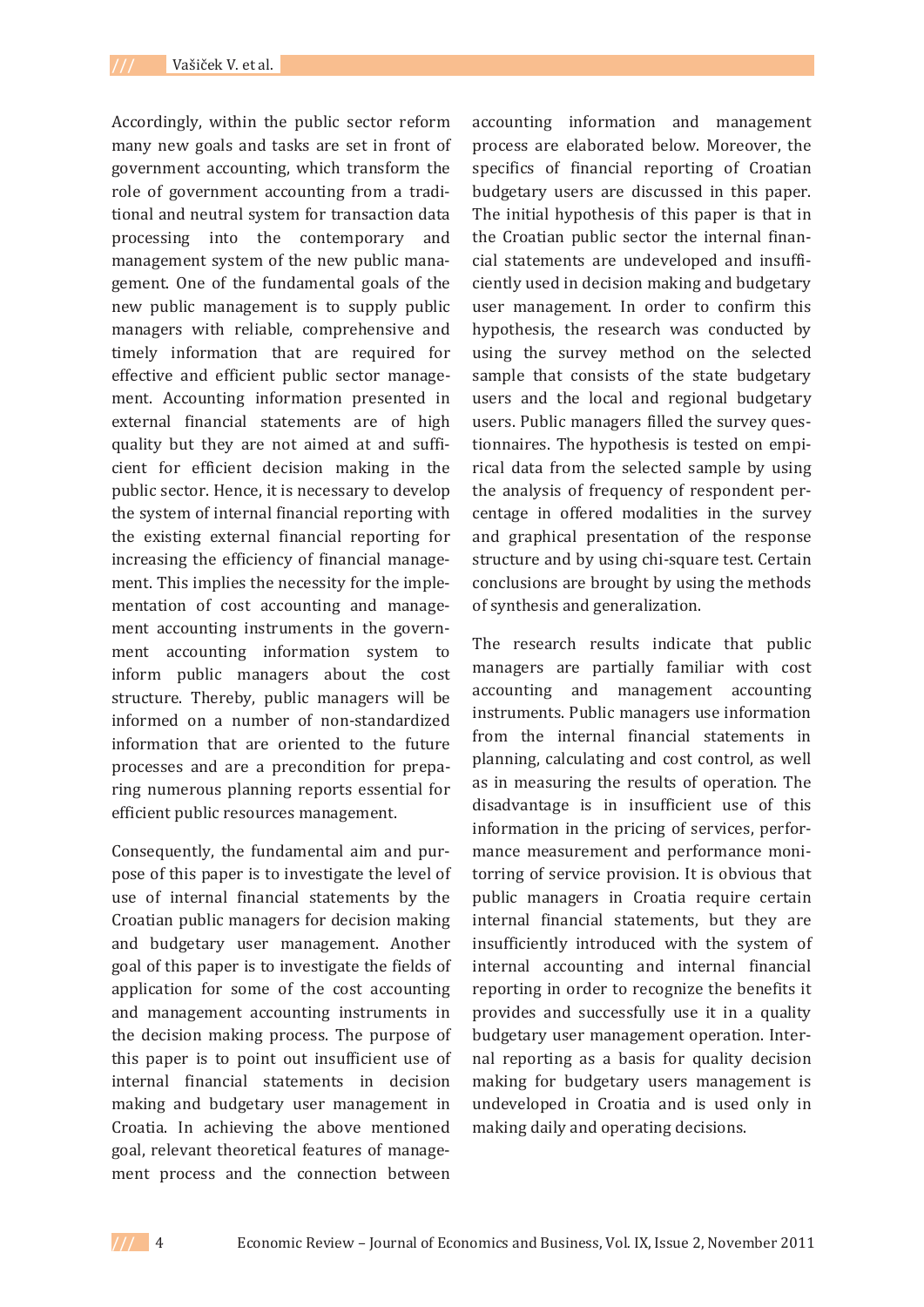# **2. PUBLIC MANAGER'S REQUIREMENT FOR INFORMATION NECESSARY FOR MANAGEMENT**

Effective public sector management, responsible spending of public resources and transparent financial reporting are the prerequisites for creating public confidence in the public sector and public managers. Regarding the objectives that are put before the public managers and taking into account that they manage public resources, public managers are obliged to use public resources rationally in accordance with regulations and "best practice". Efficient and effective management implies and requires clear communication channels, openness and transparency in maintaining activities and the clear elaborated line of accountability.

Financial statements of the budget and budgetary users are a source of data and information on the spending of public funds. and as such, they are the basis for achieving communication between the state (local and central) and the public (population). Furthermore, financial statements, as the source of information about events and business processes that incurred during the financial year, represent background and instructions for planning, decision making and budgetary user management operation. "Financial statements of budget and budgetary users have to satisfy. primarily, two conditions:

- 1. provide relevant and reliable information needed for making economic, social and political decisions - information as a management support;
- 2. provide information that will enable effective control of management of public resources and help the development of financial management by implementing accountability standards - information as a support of internal control and audit" (Vašiček 1997, p. 138).

Regardless of the defined goals, successful performance and execution of business tasks of any business entity and budgetary user is a consequence of their actions in the environment and adaptation to the changes in the environment. The management of business entity should make quality decisions in order to provide success of the business entity. The quality of decision making process and management is directly related to the quality and comprehensiveness of the information basis. Managers and other users define information needs and the structure of information. It is necessary here to respect specific tasks, activities and the responsibility of information users, and subject's management information system should enable their ensuring. It can be concluded that "the task of management information system is to provide each of previously analyzed groups of activities and management levels with specific and relevant information" (Gulin et al. 2010, p. 14).

Good accounting information required for decision making should have at least these features (Hočevar 2004, p. 23):

- Appropriateness, which means that it should be tailored to the needs for decision making. That requires the participation of individuals who prepare and use information in their design.
- Timeliness and accuracy, which means that users of information should have timely and accurate information. Given that information management are mainly focused towards the future, their accuracy is lesser than that of return information that are focused to the past.
- Intention, which means that the right information should get to the right people. The management needs different information from those needed in other subordinate decision making levels.
- Completeness, which means that it should include all data relevant for decision making.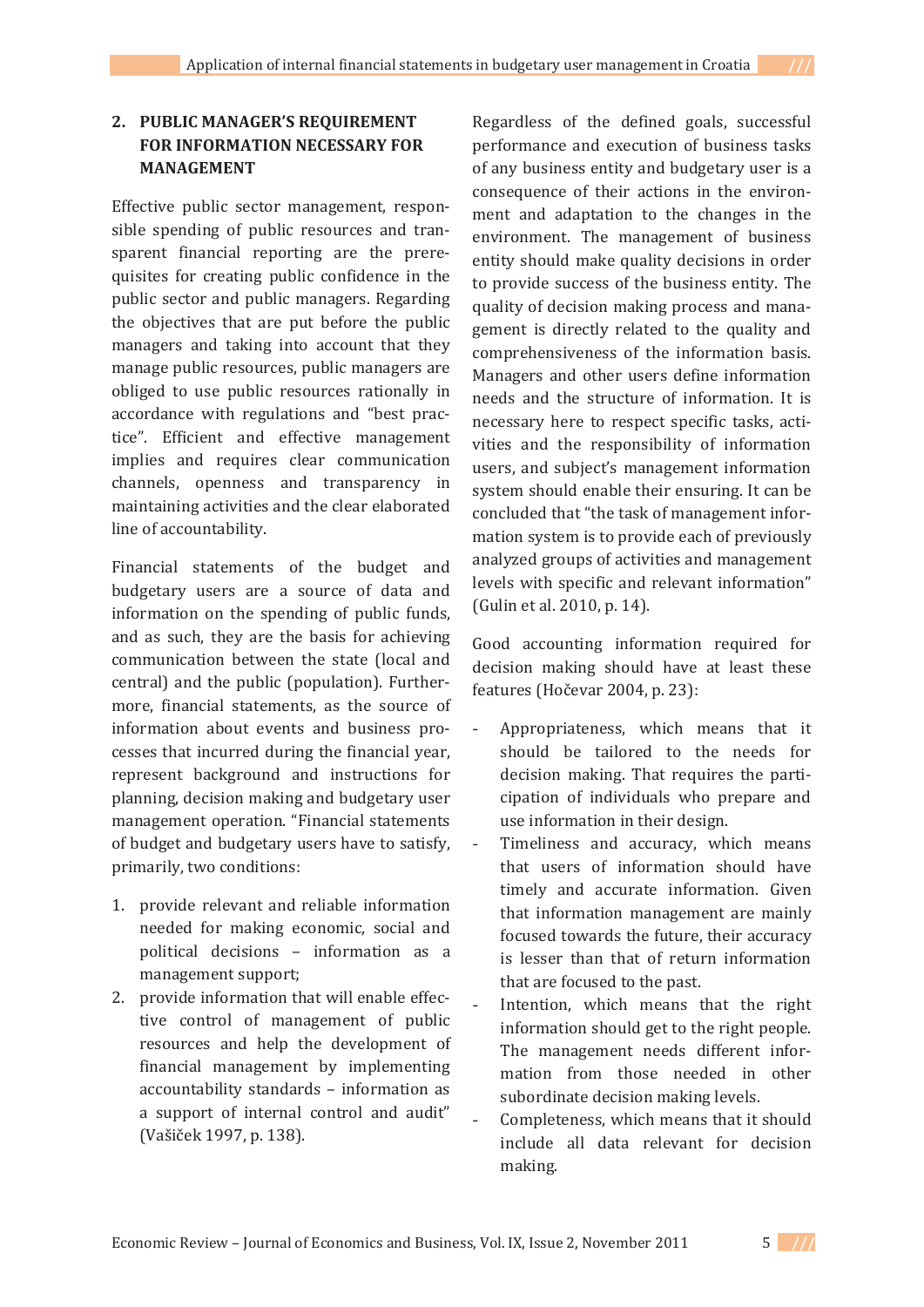The content and structure of the accounting and reporting system is increasingly set towards look more and more in the function of increasing operational efficiency of financial management and evaluation of public management, and not only the function of execution of budget objectives (Vašiček & Dražić Lutilsky 2007). Management process is based on information. From the financial statements of the budgetary user it is possible to see the achievement of its basic operation objective, and its fulfilment determined by the available financial resources. Also, the financial position and business performance of each budgetary user can be seen from its financial statements. Taking into account the achievement of fundamental goal of budgetary users operation, it is obvious that decision making and management process cannot be imagined or maintained without the information that are based on financial statements as a result of accounting process. In this context, it can be concluded that the dominant source of information used in decision making and management process is exactly accounting information arising as a result of the accounting process and data processing.

# **3. INTERNAL FINANCIAL REPORTING OF THE BUDGETARY USERS**

Accounting has the role to collect data about the operation of business systems and their presentation to the interested users in a standardized or non-standardized form. Financial statements of the budgetary users should ensure actual and reliable information needed for management and oversight of the spending of public funds, as evidenced by planning, voting and executing the budget and supervision of budget execution. The most important objective of financial statements is to provide quality information required for making different decisions. "Depending on the types of users and their needs, there are two basic types of financial statements:

- External financial statements that are, typically, prescribed and standardized with the meaning of content synthesized and comprehensive information and that meet the needs of most users in the environment of the reporting entity, and
- Internal financial statements that are nonstandardized (non-unified) because they are prepared according to the requirements of each user within the reporting entity" (Vašiček 2004, p. 49).

The above classification on the internal and external financial reporting reflects different needs of certain users of financial statements. The characteristics, types, structure and content of the individual financial statement are different according to the individual (internal and external) user. External financial statements are compiled at least once a year and are designed for a wide range of users. Opposite, the form, content and scope of information in internal financial statements are determined by the requirements of individual internal users, and the purpose of internal financial statements is to satisfy specific user requirements. Applied accounting basis is the key determinant in defining the scope of information, which is the result of accounting process. Financial statements prepared consistently according to different accounting basis in different ways comprise and present elements of financial statements, which means that the application of different accounting basis provides a different view of the financial position and business performance of the reporting entity (Vašiček 1997; Vašiček 2000; Vašiček & Vašiček 1998). The objectives of general purpose financial reporting in the public sector should be to provide information useful for decision making, and to demonstrate the accountability of the budgetary user for the resources entrusted to it, by (IFAC - IPSASB 2011, p. 35):

a) providing information about the sources, allocation, and uses of financial resources.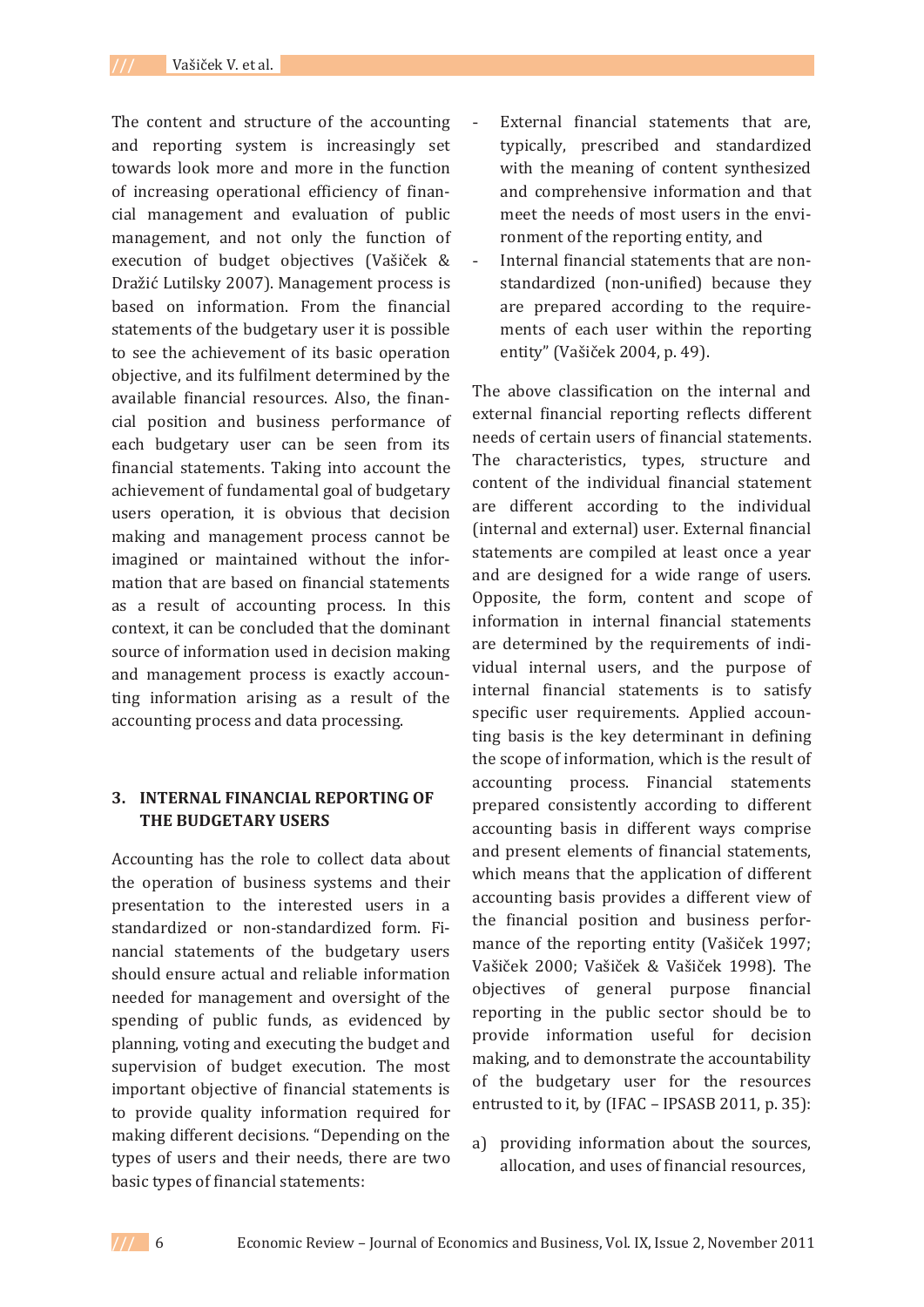- b) providing information about how the budgetary user finances its activities and meets its cash requirements,
- c) providing information useful in evaluating the budgetary user's ability to finance its activities and to meet its liabilities and obligations,
- d) providing information about the financial position of the budgetary user and changes in it,
- e) providing aggregate information useful for evaluating the budgetary user's performance in terms of service costs, efficiency and accomplishments.

Also, financial statements should provide information whether the resources are acquired and used in accordance with the adopted budget, and indicate whether the resources are acquired and used in accordance with legal and contractual requirements, including financial constraints given by the competent authorities (IFAC-IPSASB  $2011$ ).

With the above information which are primarily oriented to the past and former business events, financial statements can also provide future oriented information useful in predicting the level of resources required for continued operations, the resources that may be generated by continued operations, and the associated risk and uncertainties (IFAC -IPSASB 2011, p. 35). The role and importance of internal financial reporting in the budgetary system, which primarily implies the implementation of cost accounting and management accounting, is to provide public sector managers with information about costs and to allow the preparation of numerous plan reports that can improve their functioning. Cost information can be used in many areas of the public sector (IFAC  $-$  IPSASB 2000, p. 7): budgeting, cost control and reduction, setting prices and fees, performance measurement, program evaluations and a variety of economic choice decisions. Better use of the information from internal financial statements

can significantly raise the quality of accounting information used in decision making of public management, which would directly reflect on effectiveness and efficiency in delivering public services. Furthermore, the existence and use of cost information about certain programs and activities would facilitate the planning of future budgets. Also, the usefulness of information from internal financial statements is reflected on the performance measurement of individual programs, and in these activities, groups of financial and non-financial indicators already used in the profit sector can be used. Knowledge on cost information of certain programs is crucial in making decisions on the choice between individual programs. Accordingly, it is evident that, besides information from external financial statements, public management also needs information from internal financial statements for successful decision making.

The circle of users of accounting information is very wide, which complicates the standardization of accounting information in financial statements that would be acceptable and understandable to most users. The most important users of the accounting information for making management decisions are management structures of the budgetary user. Accounting information from external financial statements which are important for the management of the budgetary user, refer to the relationship between used and planned resources, sources and types of revenue, financial position and changes in it and planned dynamics and scope of the cash flow. Observed through the perspective of the needs of the new public management, such as "improving efficiency and effectiveness in the public sector, encouraging accountability of government units to users and buyers of their services, reducing public expenditures, improving and strengthening the accountability of management" (Vašiček 2006, p. 2), the need for the expansion of accounting information

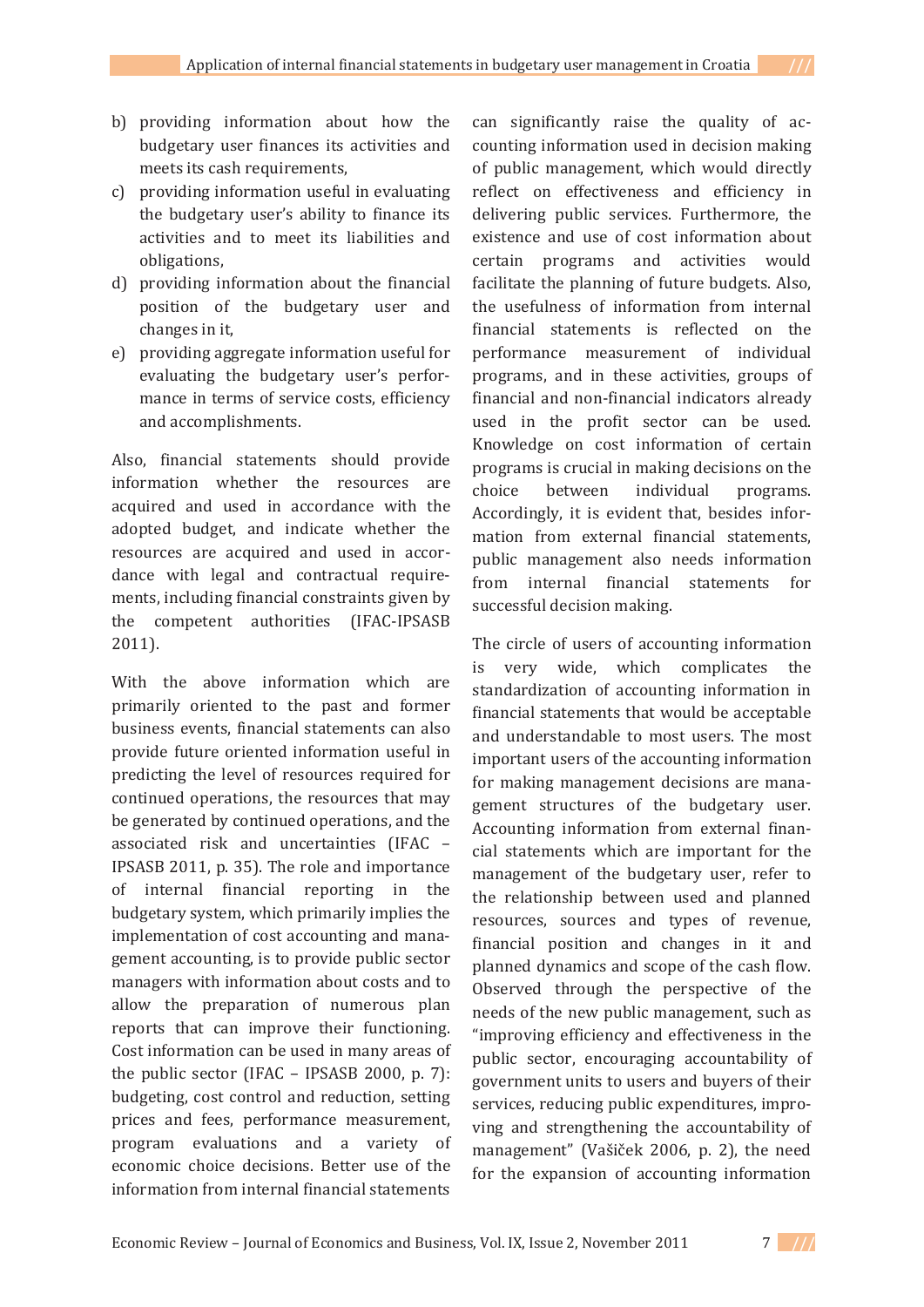through the target-oriented quantitative and qualitative, financial and nonfinancial information is evident. Management looks for assistance in making high quality decisions through different types and formats of internal financial statements.

A starting point in establishing the system of internal financial reporting in the public sector should be the recognition of the objectives of an individual budgetary or extrabudgetary user in accordance with the methodological approach that is successfully applied in the profit sector (Peršić 2009, p.  $258$ ).

"Cost accounting comprises accounting concepts and practice of recording, measuring, planning and forecasting of costs in the realization of various business activities" (Habek & Peršić 1995, p. 7). Consequently, cost accounting can be defined as the process of cost accumulation in order to determine the total costs of each activity, whether on goods production, providing services or execution of certain functions.

Management requires the statement of costs according to different classifications, for stocks valuation, determination of operating result, financial planning, control of operations and decision making (Gulin et al. 2006).

Cost accounting can be observed separately or as a part of management accounting. The basic task of cost accounting is to ensure collecting, evaluating, organizing, summarizing and publishing relevant data which will be transformed in the target information eligible for goal oriented decision making (Peršić & Janković 2006, p. 5). Therefore, the task of management accounting is to provide relevant information to the internal users (managers) to assist them in decision making and in planning, control and organization of processes. Information from management accounting is not statutory nor there is a prescribed form of its presentation.

"In order to satisfy management needs, management accounting extends beyond the borders of traditional measurement of costs and revenues of past transactions, including statements information about unperformed orders, unit costs, prices, demand and existing capacities, as well as comprehensive efficiency indicators based on quantitative or nonfinancial measures" (Kaplan & Atkinson 1998, p. 1). Information that is a product of management accounting is useful for better decision making, development of new strategies and evaluation of the existing strategies, increasing the efficiency of business entity and the evaluation impact and outcome of organizational units or individuals

Cost accounting and management accounting of budgetary users differs from the previously highlighted features of internal reporting for profit entities. Differences in approach to internal financial reporting arise from the appreciation of specificities of budgetary users that are listed below. Through the processes of public sector reform, a necessity was imposed on budgetary users for more efficient and cheaper operations, better allocation of public resources with reference to better management of collected tax revenues with less tax burden. For the successful public sector management that is based on efficient decision making process, true, reliable and quality information is needed. It is necessary to introduce cost accounting and management accounting as the tool of the "new public management" in order to improve the management of budgetary users and public sector as a whole, which is reflected in the need for reducing costs while simultaneously improving the quality of provided services. It is impossible to implement cost reduction without the knowledge of the cost structure and different concepts of cost evaluation. The current experiences and practice in our country as well as in many other countries indicate the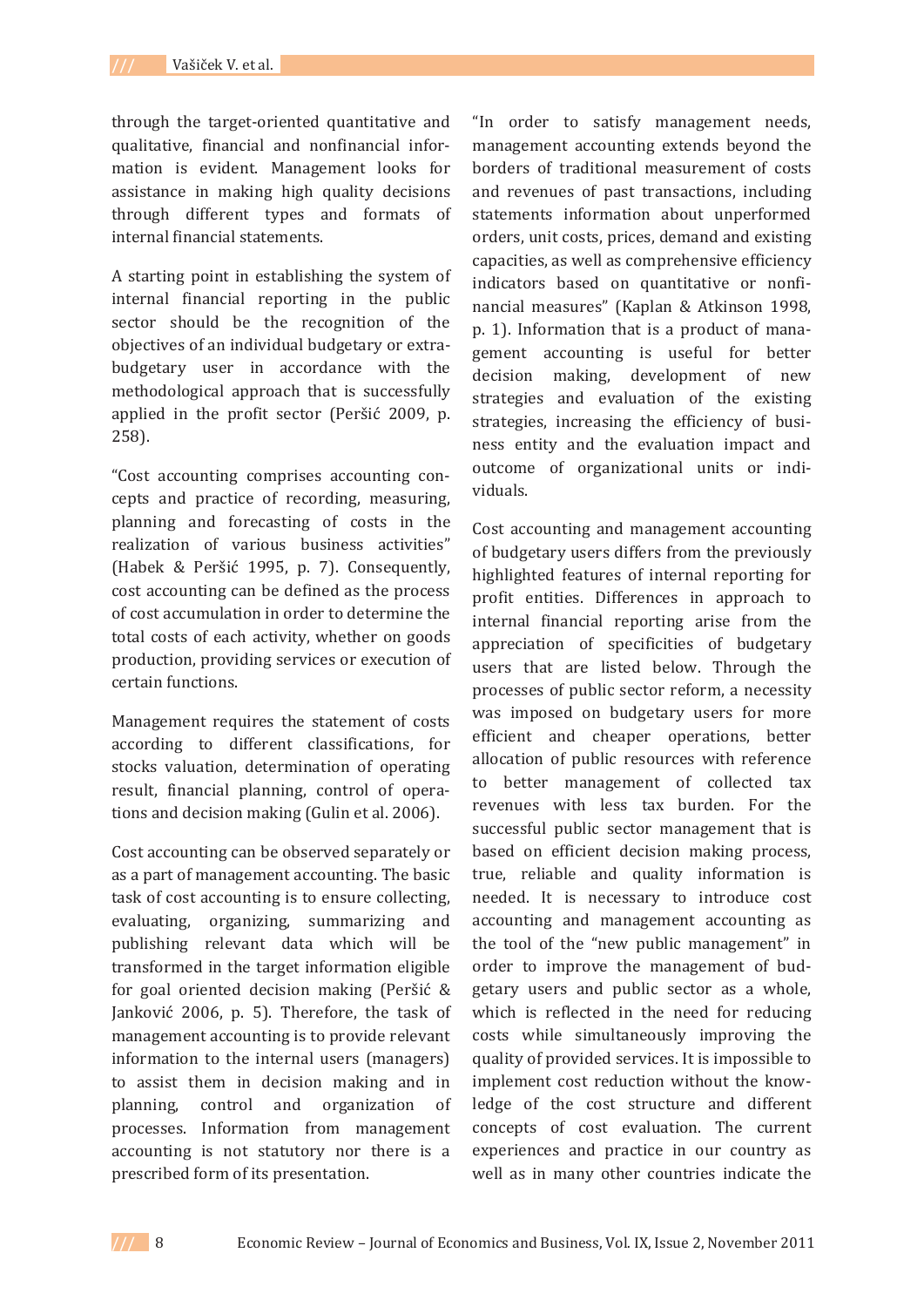low level of the application of cost accounting and management accounting instruments in the public sector. Acceptance and development of cost accounting and management accounting instruments in the public sector is a prerequisite for efficient governance of public management (Dražić Lutilsky 2006, p.  $164$ ).

"Cost accounting has a number of primarily management functions, including:

- budgeting.
- cost control and reduction,
- setting prices and fees,
- performance measurement.
- program evaluations and
- variety of economic choice decisions"  $[IFAC - IPSASB 2000, p. 7].$ "

Cost information has an important role in the public sector as a mechanism of control and management of budget and budgetary users. One of the reasons for this is a need for management based on transparent results and a need for allocation of limited resources to a large number of individually significant programs that often have complex goals and. at the same time, are not profit-oriented. Information about the costs of past programs and activities is necessary for the estimation of future costs and the preparation of future budgets. Cost information is required in the process of decreasing and control of costs of the budgetary users.

Since the main objective of the public sector is to meet the public needs, budgetary users (as well as the public sector in general) do not often have defined performance and profitability indicators or indicators to assess return of investment in different programs and activities. Therefore, budgetary users do not have some basic economic indicators to be able to manage costs. Information about costs is an important element for public management in making decisions about prices and fees for delivered goods and services. Full cost evidence is important in situations where, due

to political or social reasons, goods or services are supplied at prices lower than the actual costs, as well as in situations in which the price of these goods and services is determined by the market. In Croatia, the practice of establishing fees for delivered services is usually a political issue and a certain amount of fees or charges have more political and social than economic characteristics (Vašiček 2006, p. 7). Information about costs and prices is extremely significant for internal calculations.

Although many consider performance measurement for budgetary users questionable because indicators of these measurements do not affect their existence, the governments of many countries perceive the importance of establishing the system of performance indicators for program execution. The performance indicators of executing the goals of the public sector are equivalent to the profitability measurement that is characteristic for the profit sector. In Croatia planning by programs is adopted, which shows costs primarily according to the defined programs and their holders, and only then according to the type of expenses (Dražić Lutilsky 2006, p. 171). Program planning is focused on measuring and reporting on the results of activities and projects carried out, where there is a problem of defining the objectives of programs, the costs of achieving set goals and the performance measurement of programs. The use of cost accounting in the evaluation of programs is of help in making decisions on the authorization of programs. continuation or termination of programs and their changes. The choice among competitive programs is complicated when there are incomplete data about costs (Dražić Lutilsky 2006, p. 171). Information from cost accounting and management accounting is necessary in the series of management processes in the public sector. The cost information should be used as the basis for the estimation of future costs in preparing and planning the budget,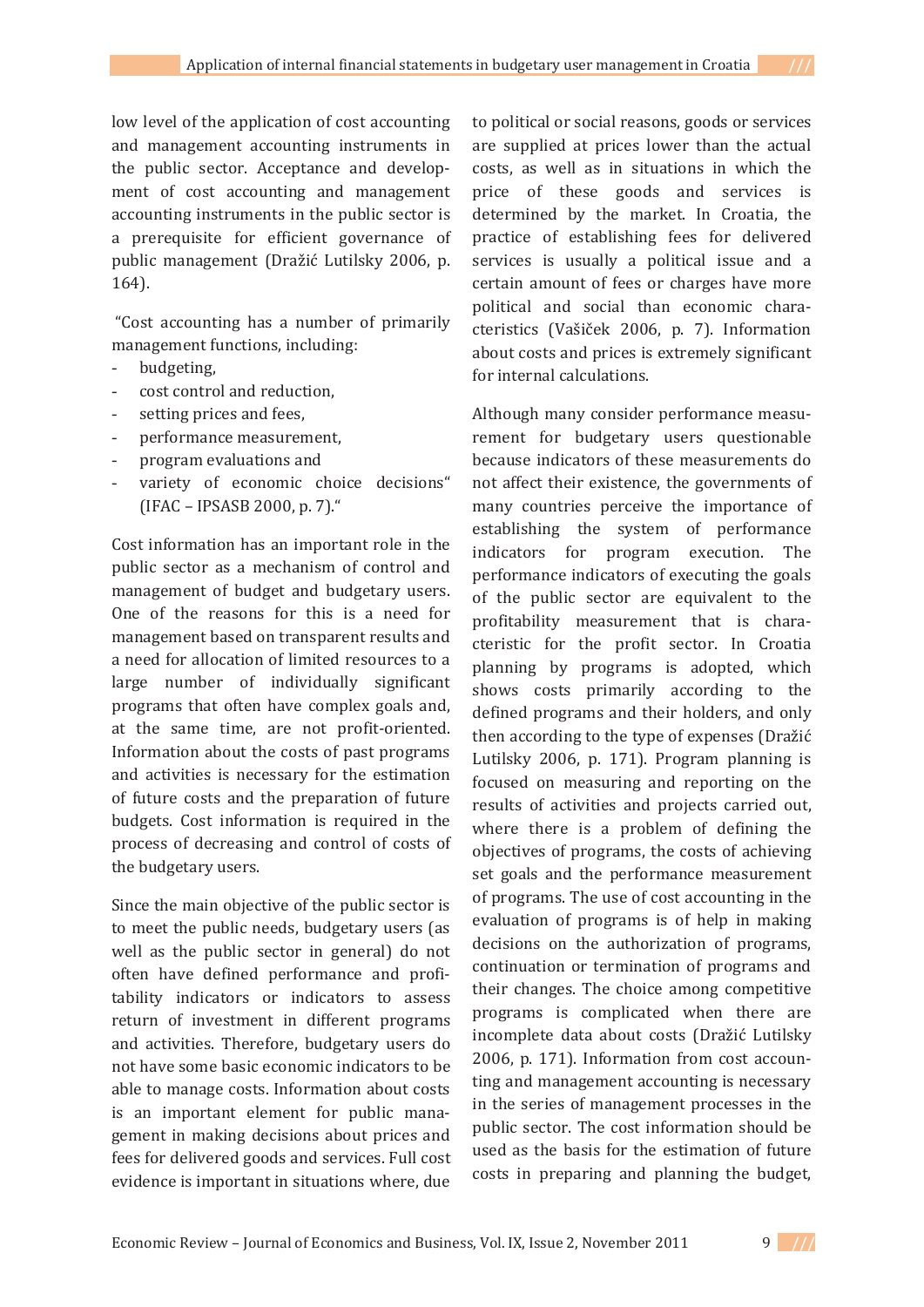while the calculation and control of costs in the execution of the budget should be used to assess the sustainability of the budgetary users programs. Information on planning, calculating and cost control can be used with the goal of cost reducing and increasing the efficiency of service provision (Dražić Lutilsky  $2006. p. 405$ .

The use of cost accounting and management accounting is significant and important for the economical and efficient public sector management and is a useful tool for budgetary users making effective decisions.

# **4. ACHIEVED LEVEL OF THE APPLICATION OF INTERNAL FINANCIAL STATEMENTS IN BUDGETARY USERS MANAGEMENT IN CROATIA**

# **4.1. Overview of the previous researches**

There are only a few studies about the importance and use of internal financial statements in budgetary user management in Croatia. In 2006, the Faculty of Economics and Business in Zagreb conducted a survey for the internal research project "The possibility of applying calculating costs methods in the budgetary sector". The aim of this study was to test the hypothesis about the impact of insufficient use of cost accounting and management accounting instruments and procedures on the quality of public management decisions.<sup>1</sup> The research results suggest that the costs information is insufficiently used and that the administrative ability of the budgetary users is low. Costs reports are carried out at the level of the whole organization and not by individual programs or services. The budgetary users in Croatia do not have the possibility of independently setting the prices of services and they do not express interest in the precise determination of the same. The program

success is evaluated solely on the basis of acquired knowledge and experience or this assessment is not conducted at all.

The research conducted by Lutilsky<sup>2</sup> was aimed to determine the opportunities and needs to use the cost accounting and management accounting information in higher education institutions and their importance and scope in the management process. The research results suggest the use of certain internal reporting instruments with the low level of information required by higher education public management. The current budget accounting system is not supportive enough for the management of budgetary users. The development of the "new public management" requires the establishment of cost accounting and management accounting as management tools. The existing budget accounting system has not developed the models of internal accounting reporting and is intended for the external users only.

In the context of a broader research on the feasibility and possibility for selective implementation of International Public Sector Accounting Standards in the Croatian budgetary system, the survey was conducted about accountant attitudes on the quality and the appropriateness of the current accounting and financial reporting system<sup>3</sup> (Vašiček, 2009). The study was conducted in the Croatian public health system. The objective of this study was to examine the situation and the need for improving the current budgetary accounting system as well as the reporting system, the state and development of cost accounting and management accounting in this very important part of the public sector. Based on the research results, it was concluded that the current system of national government accounting is not appropriate for objective monitoring of the business and performance reporting of healthcare institutions. Basic financial statements do not present the objective financial position and financial system performance. They are used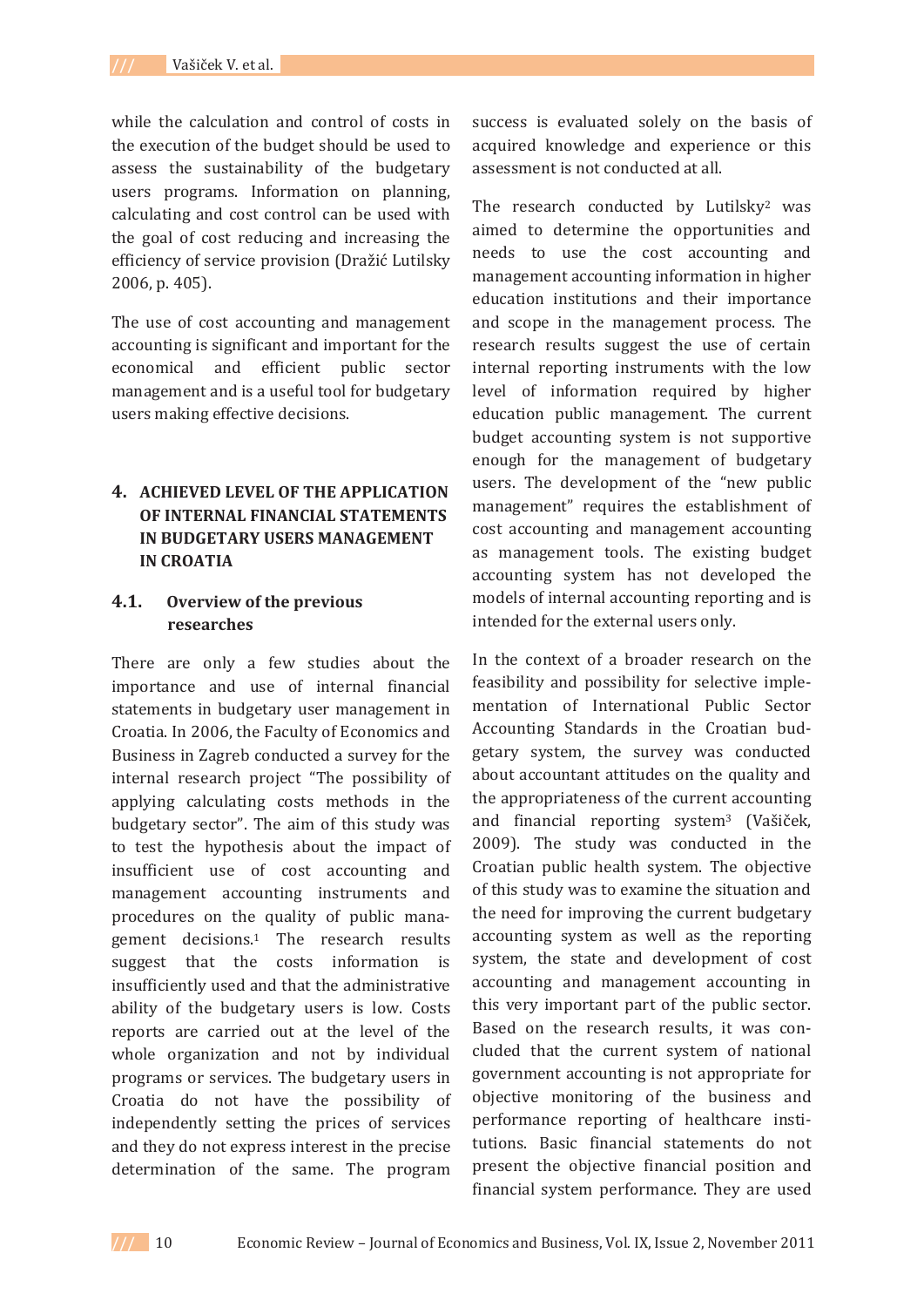primarily for compliance with the formal legal requirements of reporting and only secondarily for the conducting of business policy and comparison among the budgetary users. The level of development and the application of cost accounting and management accounting in public healthcare are low and should be significantly improved.

In order to determine the public sector management information requirements as well as the achieved level of development and use of external and internal financial reporting and performance measurement in the function of the Croatian budgetary user management, the empirical study was carried out in 2009 on a representative sample of selected budgetary users (Budimir, 2011). As a part of this research, a questionnaire was developed and sent to the selected sample of budgetary users. The primary objective of the survey was to get the answer to the question: Which accounting information do public managers use in order to make quality decisions and whether they measure and evaluate business performance through financial and nonfinancial indicators. Accordingly, the questionnaire was structured into six parts:

- 1. Basic information on the subject.
- 2. Information about the compliance of operations with the mission of the institution.
- 3. Data on the public management information requirements.
- 4. Information on the use of external and internal reports in the management the budgetary users operation.
- 5. Information on the use of performance indicators in budgetary user management operations.
- 6. Information about the need for performance measurement in the function of control and supervision.

The research results about the achieved degree in using internal financial statements

in the Croatian budgetary user management are presented in the remaining part of the paper.

### **4.2. Research hypothesis**

The research aim is to verify the assumption that public managers in Croatia are insufficiently familiar with the advantages and benefits of the information contained in internal financial statements and that these statements are insufficiently used in making quality management decisions and rational spending of public resources.

The following hypotheses are set:

H1: Internal financial statements as the basis for budgetary user making quality decisions are insufficiently developed in Croatia.

H<sub>2</sub> - H<sub>6</sub>: Decisions about the requirement for internal financial statements as well as about the costs (expenses) and the application of cost accounting and management accounting instruments in the process of decision making are mutually independent. The instruments of cost accounting and management accounting are: planning, accounting and controlling of costs (H2), pricing of services (H3), measurement of results (H4), performance measurement of provided services (H5) and performance monitoring of provided services  $(H6)$ .

## **4.3. Research sample**

The hypotheses in the further part of this paper were tested by using the chosen statistical methods on empirical data. The survey was conducted by interviewing public managers. The selected sample consists of state budgetary users, as well as budgetary users of local and regional governments, included in the Register of budgetary users (Data from The Register of budgetary users, Official Gazette 81/2007). According to the above mentioned Register, 818 state budgetary users and 2153 beneficiaries of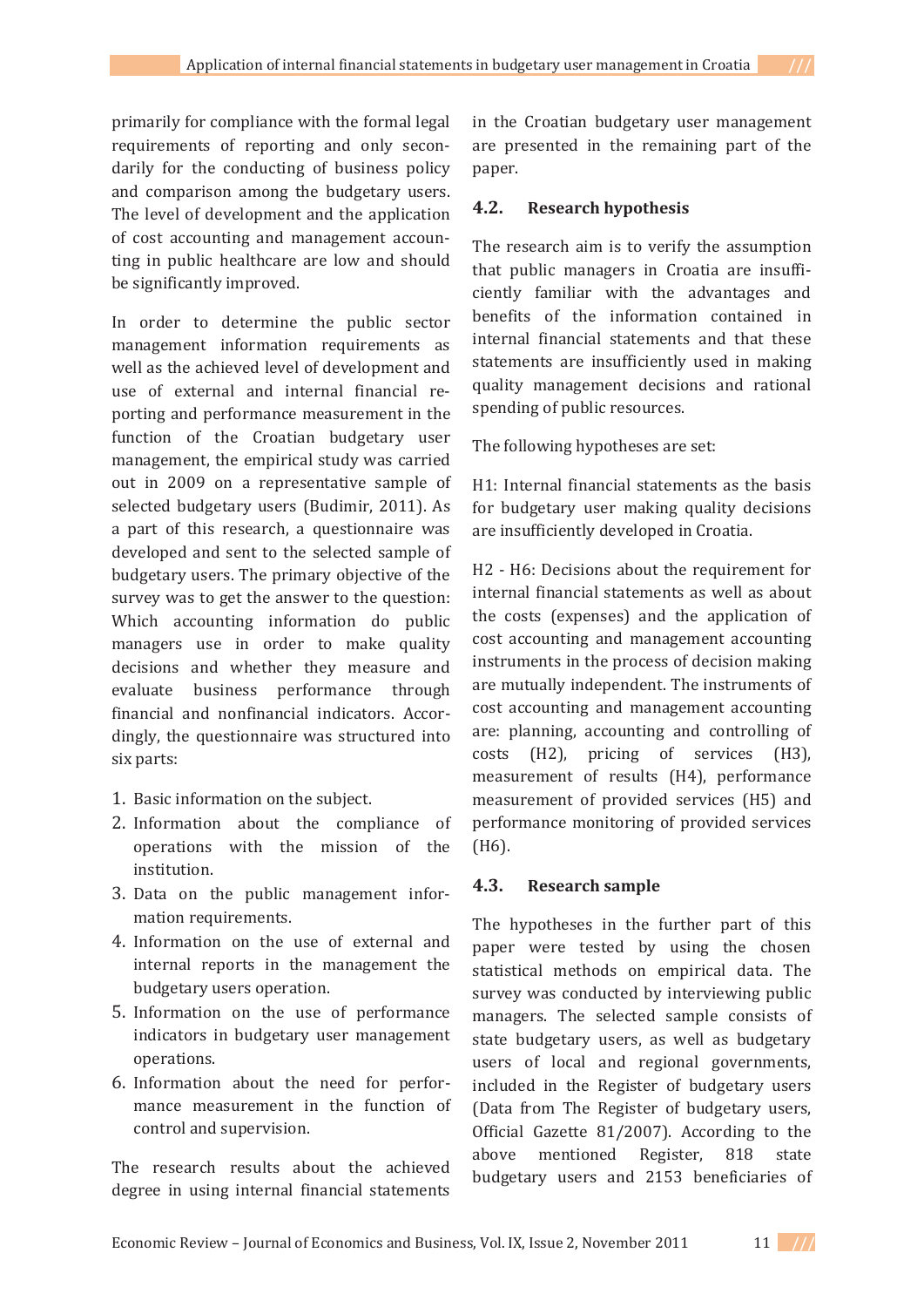local and regional budgets operated in 2008. The sample included budgetary users within all state functions, subjects with a different number of employees as well as the different amount of available annual revenues<sup>4</sup>. The study was conducted from July to December 2009. The survey results are based on a sample of 165 respondents.

Table 4.1. Budgetary users by source of budget funding

|                            | Number of       |  |
|----------------------------|-----------------|--|
| <b>Budget</b>              | budgetary users |  |
| <b>State Budget</b>        | 79              |  |
| Regional government budget | 35              |  |
| Local government budget    | 51              |  |
| Total                      | 165             |  |

*Source: Empirical Research*

### **4.4. Research results**

Public managers were asked about the extent in which they apply some of cost accounting and management accounting instruments in decision making. The elements of cost accounting and management accounting were ranked by the budgetary user management as follows:



Figure 4.1. Ranking of the importance of internal financial statements *Source: Empirical Research*

The research results show that budgetary users apply cost accounting and management accounting instruments mostly for planning, accounting and cost control (average grade 4.37) and for the measurement of performance (average grade 3.80). They use them least for the pricing of services (average grade 3.09). Public managers use internal financial statements less for control (average grade 3.43) and the performance measurement of provided services (average grade 3.25).

Public managers were asked for their opinion whether detailed costs information contribute to better governance and effective decision making. Managers had the option of ranking grades 1 (least important) to 5 (most important) for the importance of cost information for planning, accounting and cost control, pricing of services, business performance measurement, performance measurement of services provided, and monitoring performance in service delivery. The responses show that managers are aware of the importance of costs information in the management process and quality business decisions. Most managers said that the costs are of primary importance (grade 5) on all the elements proposed.



Figure 4.2. Ranking of the importance of cost information





Figure 4.3. Internal financial statements on the costs (expenses) of the budgetary user *Source: Empirical Research*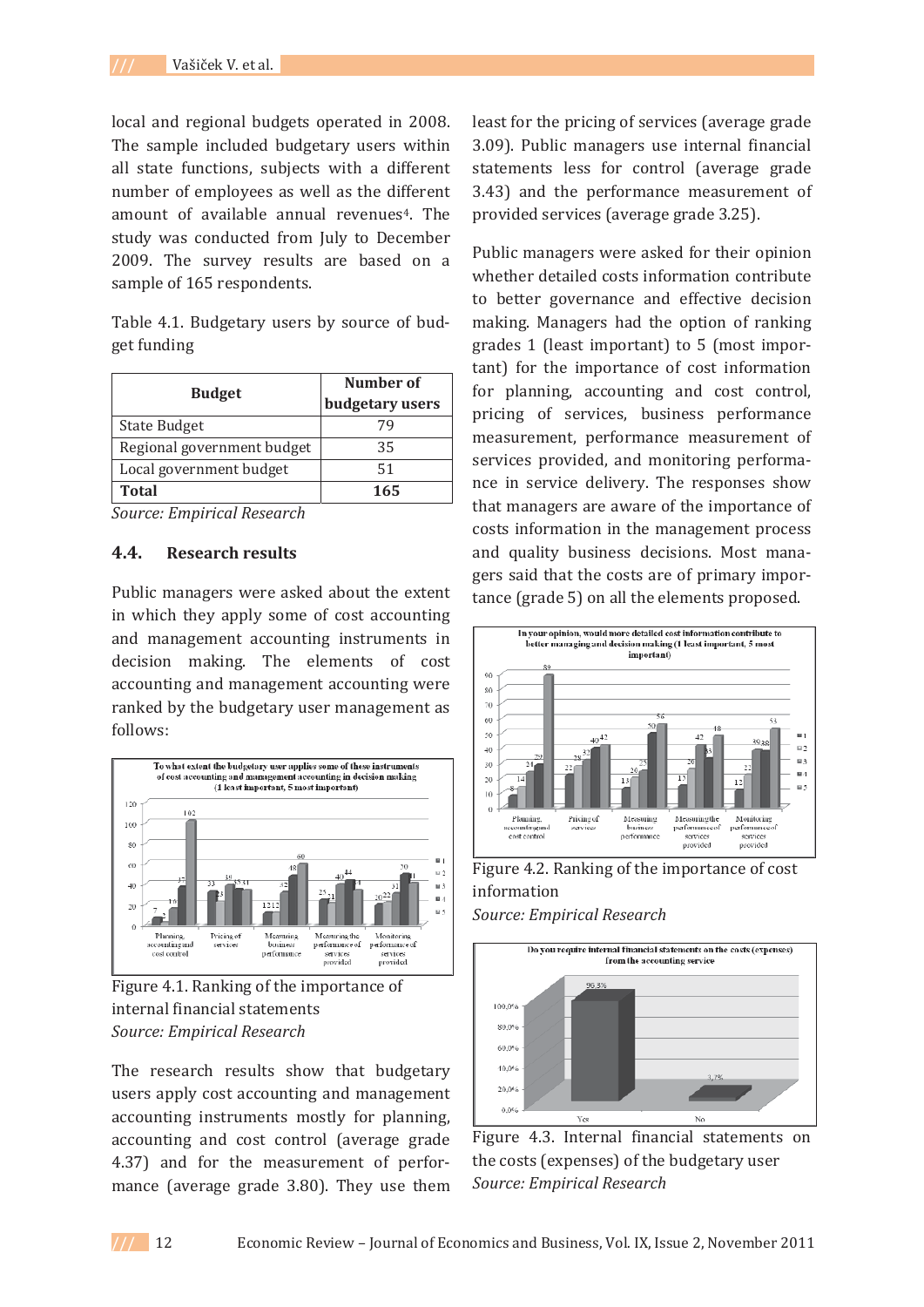Internal financial statements on the costs (expenses) from the accounting services are required by 96.3% of respondents.



Figure 4.4. Ways of presenting the costs in internal financial statements *Source: Empirical Research*



Figure 4.5. Internal reporting on business results of the budgetary user *Source: Empirical Research*

Most of the budgetary users require the cost information by sources of funding, 66.3% of them, and at the level of budgetary beneficiaries as a whole, 64.1%. Less than half of the respondents require the cost information at cost centers (47.3% of them) and by cost carriers (44%), and least of them require the presenting of cost information by programs  $(38.6\%)$ .

A number of 82.1% of the respondents require internal reports about business results. The respondents who require internal reports about the results, require them usually for the budgetary user as a whole, then by the programs, and a smaller number of them require these reports by the service. Four of the budgetary users require reports about the results for cost centers, or organizational units, and only one budgetary user requires these reports by the source of funding.



Figure 4.6. Ways of presenting business results in internal reporting *Source: Empirical Research*

Given that the tasks of cost accounting and management accounting are related to planning and calculation of revenues and expenses for the unit of product (or service), quality internal financial statements should include such information. The surface for quality budgetary user management is a relevant and complete information on revenues, costs and business results by cost carriers and programs. The results of this study suggest that Croatian public managers require from their accounting services certain additional information on the revenues and expenditures, but public managers show insufficient accounting knowledge to collect high-quality, relevant and complete information about costs and results by the carriers and programs.

In order to determine the connection between requirements for internal financial statements and the use of cost accounting and management accounting instruments in the process of decision making, a test for the independence of characteristics was conducted using the chi-square test. Testing included the following questions: 1. Do you require internal financial statement on the costs (expenses) from the accounting service? (Figure 4.3) and 2. To what extent the budgetary users apply some of these cost accounting and management accounting instruments in decision making (1 least important, 5 most important) (Figure 4.1) for testing the hypotheses H2 and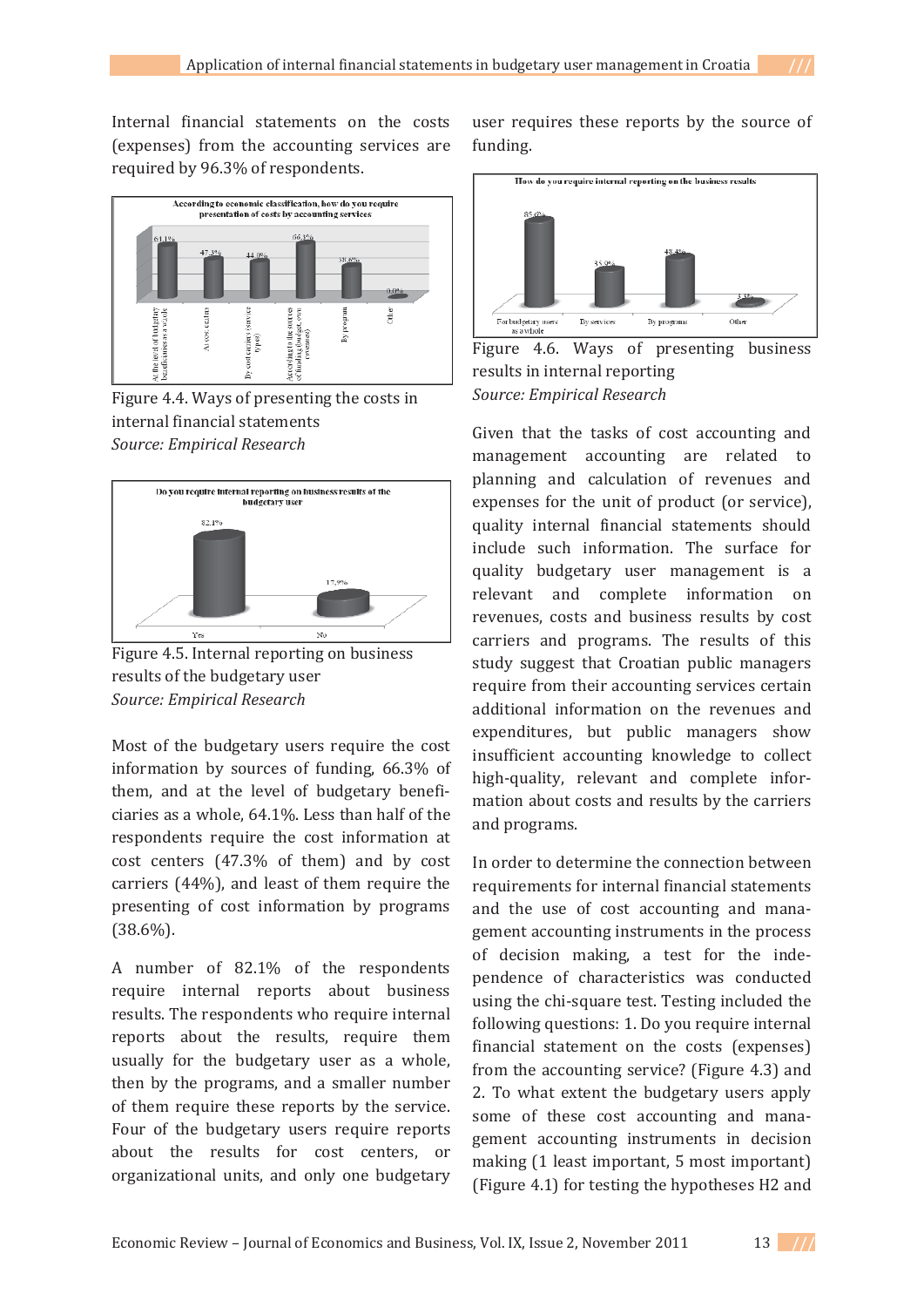H3. Questions: 1. Do you require internal reports on business results of the budgetary user? (Figure 4.5) and 2. To what extent the budgetary users apply some of these cost accounting and management accounting instruments in decision making (1 least important, 5 most important) (Figure 4.1) for testing the hypotheses H4-H6. The null hypothesis contains the assumption that the decision on request for internal financial statements on the costs (expenses) and the application of cost accounting and management accounting instruments in the process of making business decisions are mutually independent, while the alternative hypothesis has the opposite assumption.

| Internal<br>accounting<br>instrument           | Critical<br>Value | Chi-Square<br><b>Test Statistic</b> | p-value  |
|------------------------------------------------|-------------------|-------------------------------------|----------|
| Planning,<br>accounting<br>and cost<br>control | 9.487729          | 22.95889                            | 0.000129 |
| Pricing of<br>services                         | 9.487729          | 9.268161                            | 0.054735 |

Table 4.2. Results of chi-square test analysis

*Source: Author's calculations*

With the significance level of 5% *hypothesis H2 is rejected: the decision on the request for internal financial statements on the costs (expenses) and the application of cost accounǦ ting and management accounting instruments in the process of planning, accounting and cost control are mutually independent. Hypothesis H3 is accepted: the decisions made by budgetary users are independent on the request for internal financial statements on the costs (expenses) in the process of pricing the services.*

#### Table 4.3. Results of chi-square test analysis

| Internal<br>accounting<br>instrument                     | Critical<br>Value | Chi-Square<br><b>Test</b><br><b>Statistic</b> | p-value  |
|----------------------------------------------------------|-------------------|-----------------------------------------------|----------|
| Business results<br>measurement                          | 9.487729          | 3.653382                                      | 0.454943 |
| Measuring the<br>performance of<br>services<br>provided  | 9.487729          | 9.003752                                      | 0.061006 |
| Monitoring the<br>performance of<br>services<br>provided | 9.487729          | 14.55802                                      | 0.005711 |

*Source: Author's calculations*

With the significance level of 5% *hypothesis H4 is accepted: the management of the budgetary user is independent on information about business results in the process of the measurement of business results. Hypothesis H5 is also accepted: the budgetary user decisions are independent on the request for internal financial statements in the process of meaǦ suring the performance of services provided. Hypothesis H6: the budgetary user decisions are independent on the request for internal financial statements in monitoring the perforǦ mance of provided service is not accepted.*

The cost accounting and management accounting instruments are partially represented in the processes of planning, accounting and cost control and monitoring the performance of services provided. The above is consistent with the fact that the area of planning and monitoring is developed and regulated by law, and thus widely represented within the budgetary users.



Figure 4.7. Way of determining prices of services *Source: Empirical Research*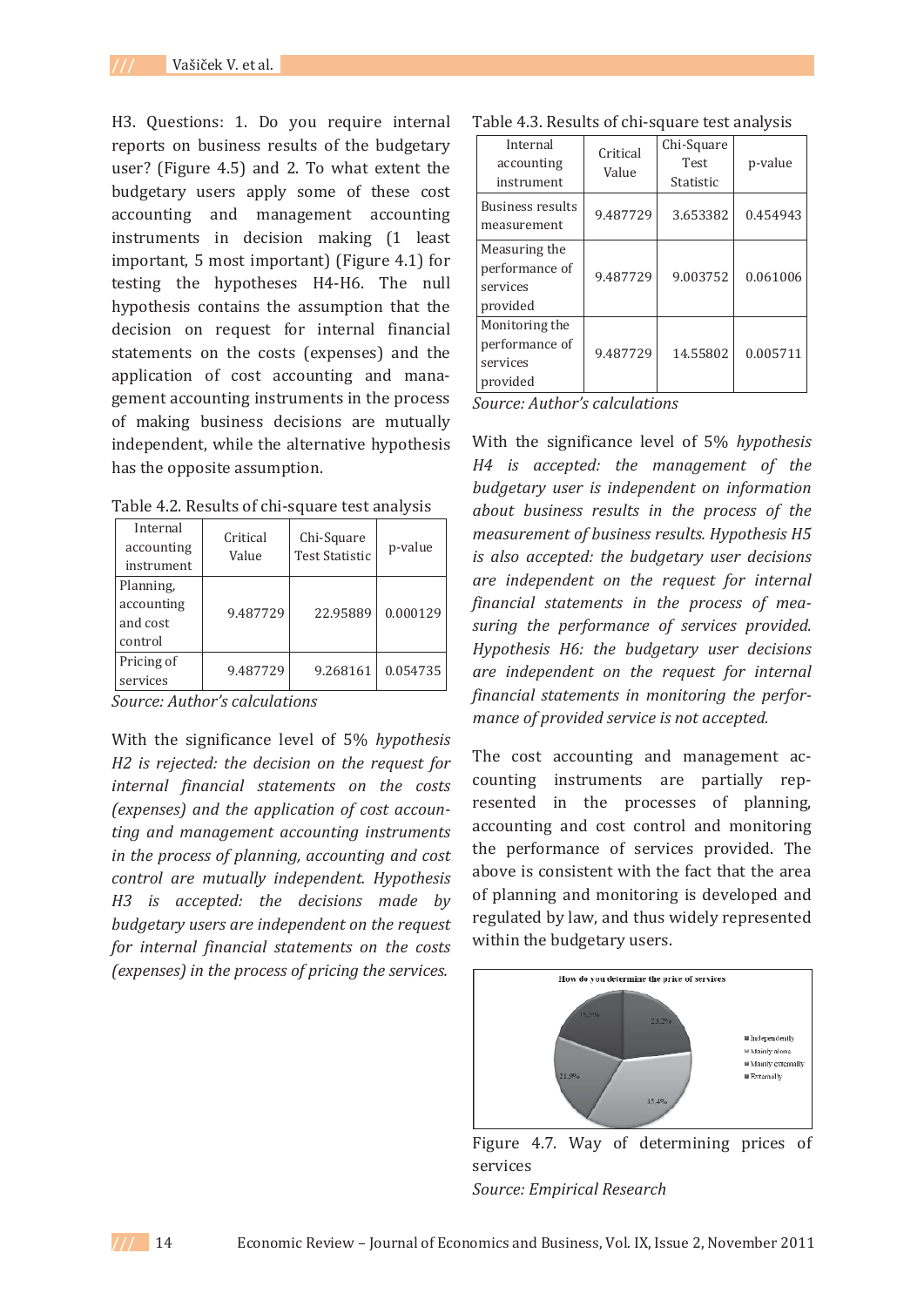The answers to the question about the way of pricing services provided by budgetary users suggest that the different budgetary users apply different methods and that there is not a generally accepted form of the determination of the prices of public services. Most respondents determine the price of services mainly alone (58) or totally independently (38). In 32 examinees the pricing is carried out externally, and in 36 subjects mainly externally.



Figure 4.8. Application of the calculation method for determining the price of services *Source: Empirical Research*

Budgetary users that determine the prices of services partially or completely independently use some of the calculation methods. The largest number (37 respondents) of the budgetary users apply the method of covering costs plus a percentage margin. A number of 35 subjects determine the price of services to cover all costs and for 27 subjects price is determined by market conditions.

Twenty subjects determine the service price on the basis of covering all the costs included amortization and 13 subjects in some other way.



Figure 4.9. Usefulness of the information about the price of service *Source: Empirical Research*

For most of the respondents, information about service price is useful in making decisions about the provision of certain services.



Figure 4.10. Usefulness of the information about prices of services in relation to the way of pricing *Source: Empirical Research*

Examinees, who determine the price of services externally, assume that the information about the prices of services do not assist or only partially assist in the process of making decisions about service provision.

The information about the price of service is the most significant for the state budgetary users, and 74.4% of the respondents gave a positive answer. The same response was given by a slightly lower number of respondents, 72.5%, financed from the city or municipal budget, and 68.6% of the budgetary users financed from the county budget.



Figure 4.11. Sources of financing and the usefulness of information on service price *Source: Empirical Research*

## **5. CONCLUSION**

Effective budgetary user management and successful execution of tasks is the result of

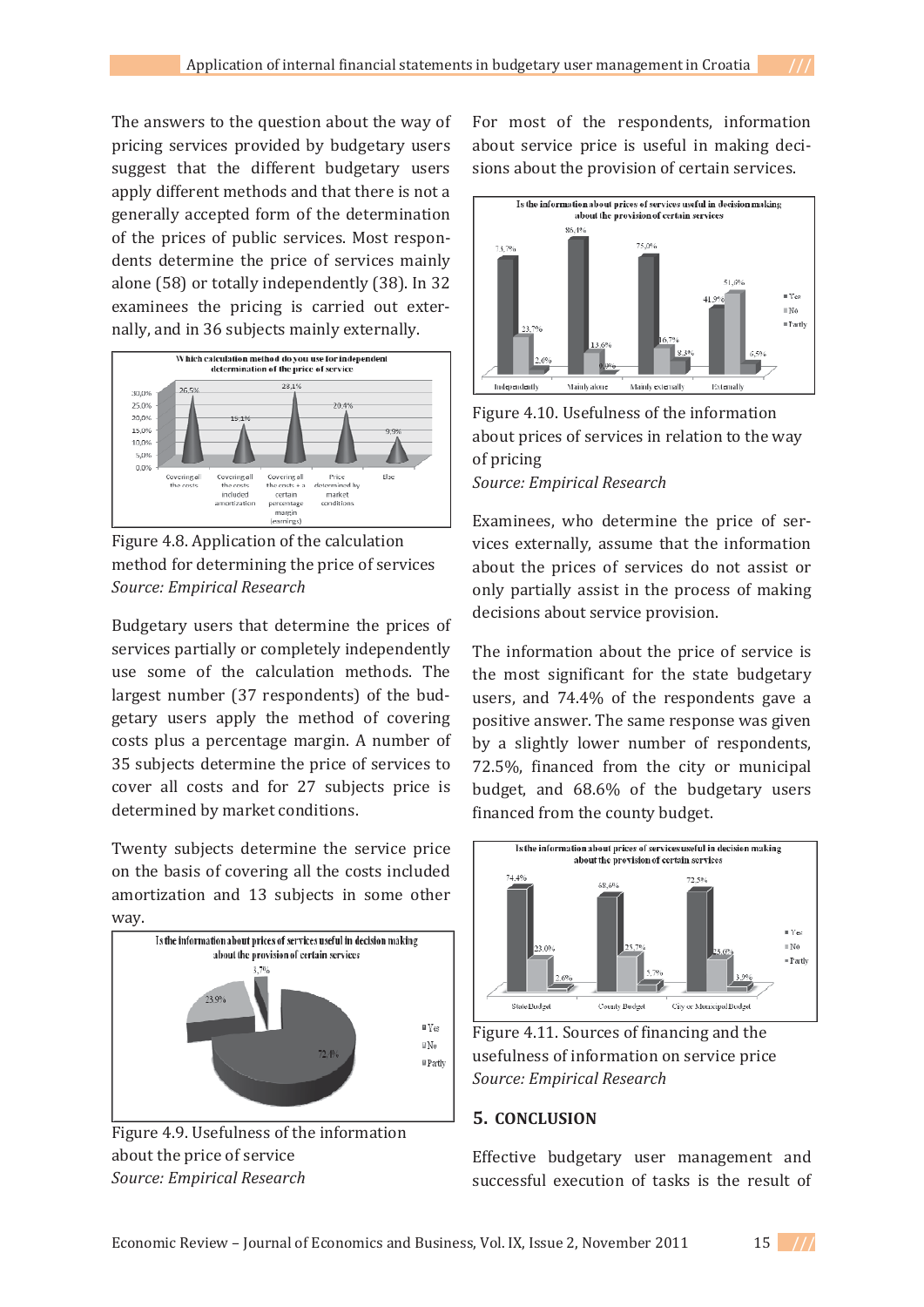the quality decisions made by public managers, which are determined by relevant, timely and complete information. For public sector managers, the key role in making decisions is given to accounting information contained in internal and external financial statements of the budgetary users. External financial statements provide information about the financial position, business performance and changes in the budgetary user financial position. The information contained in external financial statements is related to the past as the result of previously incurred business events and public sector managers' past decisions. In contrast, internal financial statements try to provide information aimed to the future and future events that will be the basis for the assessment and the prediction of the level of resources necessary to carry out the already initiated budgetary user activities and programs. The key role of internal accounting and internal financial reporting is to supply public management with cost information on the basis of which they can: make decisions on the public services prices, facilitate the process of budget planning for future periods, provide program assessment, measure the performance of individual programs, and allocate public resources more rationally and equitably.

In order to test the initial hypothesis about the insufficient development of internal reporting in the Croatian budgetary system, the paper presents the results of the empirical research conducted on the selected sample of budgetary users. Respondents were asked about the importance of internal financial statement for decision making as well as their opinions on the need for developing internal reporting in order to offer quality business management.

The hypothesis that request for internal financial statements on the costs and the application of cost accounting and management accounting instruments in the process of planning, accounting and cost control are mutually independent, is dismissed. Further-

more, the hypothesis that decisions made by the budgetary users are independent on the request for internal financial statements on the costs (expenses) in the process of making decisions on the services pricing is accepted. The hypothesis that budgetary user management does not depend on the information about business results in the process of measuring business results is also accepted. The results of the empirical research show that hypothesis by which the budgetary user decisions are not dependent on a request for internal reporting in the process of performance measurement of provided services is accepted. The hypothesis that the budgetary user decisions are independent with the request for internal reporting in monitoring the performance of provided services is rejected.

Public managers are partially familiar with the cost accounting and management accounting instruments. Namely, public managers use the information provided by internal financial statements in planning, calculating and controlling costs as well as in measuring outcomes. However, the same information is insufficiently used in the pricing of services, performance measurement and performance monitoring. The conclusion is that public managers require certain internal financial statements, but they are only partly familiar with the system of internal accounting and internal financial reporting to recognize the benefits it provides, and to use it successfully in budgetary user management. Internal reporting as the basis for making quality budgetary user management decisions is insufficiently developed in Croatia and is used only in the process of making daily and operational decisions. Public sector managers are of the opinion that detailed cost information could contribute to better management and decision-making and that in order to increase budgetary user efficiency, appropriate cost accounting and management accounting instruments need to be developed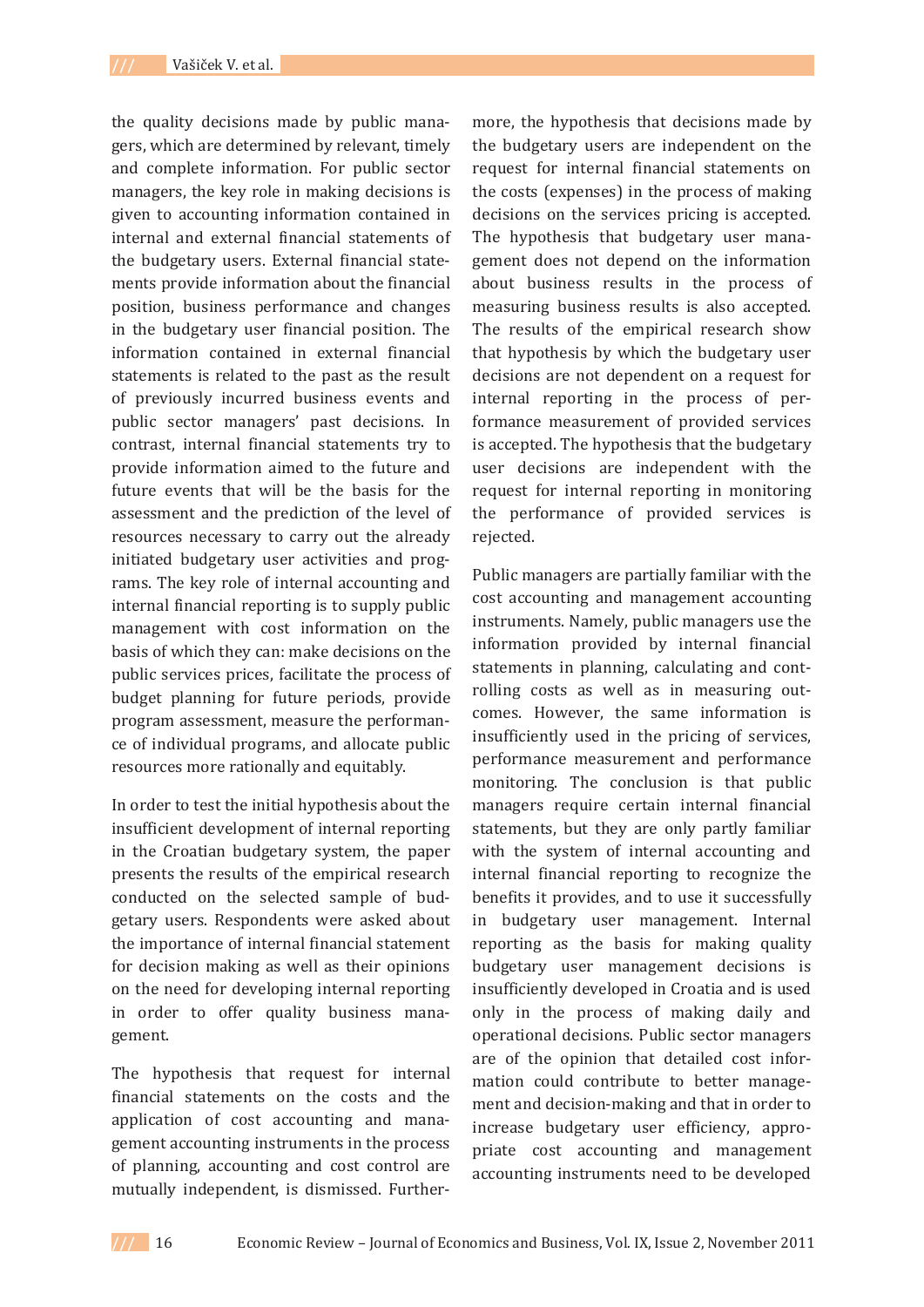as well as internal reporting with the focus on the comprehensive monitoring of past, present and future events.

Since this study has included budgetary users from all state functions, it would be very useful in future research to investigate the role of internal financial statements in budgetary user management separately by individual state functions and thus explore possible similarities and differences in the management of individual budgetary users, the representation of cost accounting and management accounting instruments and the way of pricing services provided by budgetary users.

## **ACKNOWLEDGEMENTS**

This paper is a result of the research funded by the Ministry of Science, Education and Sports, Croatia, as a part of the scientific project No. 067-0811272-1074, titled "The perspectives of the managerial accounting implementation in Croatian public sector".

## **REFERENCES**

## **Books**

- 1. Budimir. V. (2011) Računovodstvene *informacije i mjerenje uspješnosti u funkciji upravljanja proračunskih korisnika*. Doctoral thesis. Zagreb: Faculty of Economics and Business.
- 2. Dražić Lutilsky, I. (2006) Informacije o *troškovima u funkciji upravljanja javnim* sektorom. Doctoral thesis. Zagreb: Faculty of Economics and Business.
- 3. Gulin, D. et al. (2006) Računovodstvo *trgova«kih društava uz primjenu MSFI/MRS i poreznih propisa.* Zagreb: Hrvatska zajednica računovođa i financijskih djelat-*.*
- 4. Gulin, D. et al. (2010) Računovodstvo. III. izmijenjeno izdanje. Zagreb: Hrvatska zajednica računovođa i financijskih djelatnika.
- 5. Habek, M. and Peršić, M. (1995) Mena $d\zeta$ *ersko računovodstvo.* Zagreb: RRIF plus.
- 6. Kaplan, R. S. and Atkinson, A. A. (1998) *Advanced Management Accounting.* Jersey: Prentice Hall International.
- 7. Peršić, M. and Janković, S. (2006)  $M$ enadžersko računovodstvo hotela. Zagreb: Hrvatska zajednica računovođa i financijskih djelatnika.
- 8. Vašiček, D. (2004) *Učinci izbora računovodstvenog koncepta na kvalitetu financijskih izvještaja proračuna.* Master thesis. Rijeka: Faculty of Economics.

### **Journal articles (printed journal article)**

- 1. Budimir, V. (2010) Mjerenje uspješnosti poslovanja proračunskih korisnika. Riznica.  $5(7)$ , pp. 14-21.
- 2. Hočevar, M. (2004) Kako poboljšati računovodstvene informacije za poslovno «Ǥ *Ra«unovodstvo, revizija i financije.* 14(4), pp. 23-35.
- 3. Vašiček, V. (2006) Stanje i pravci primjene računovodstva troškova u javnom sektoru. *Riznica.* 1(4), pp. 2-7.

### **Conference Papers**

- 1. Peršić, M. (2009) Interni obračun i upravljanje troškovima u javnom sektoru. *In Zbornik referata III. Konferencije Hrvatski javni sektor – u aktualnim gospodarskim uvjetima.* Opatija, Friday 2<sup>nd</sup> to Saturday 3<sup>rd</sup> April 2009. Zagreb: Hrvatska zajednica računovođa i financijskih djelatnika, pp.  $253 - 271.$
- 2. Vašiček. D. (2009) Računovodstvo u funkciji menadžmenta u javnom zdravstvu. In *Zbornik referata III. Konferencije Hrvatski*